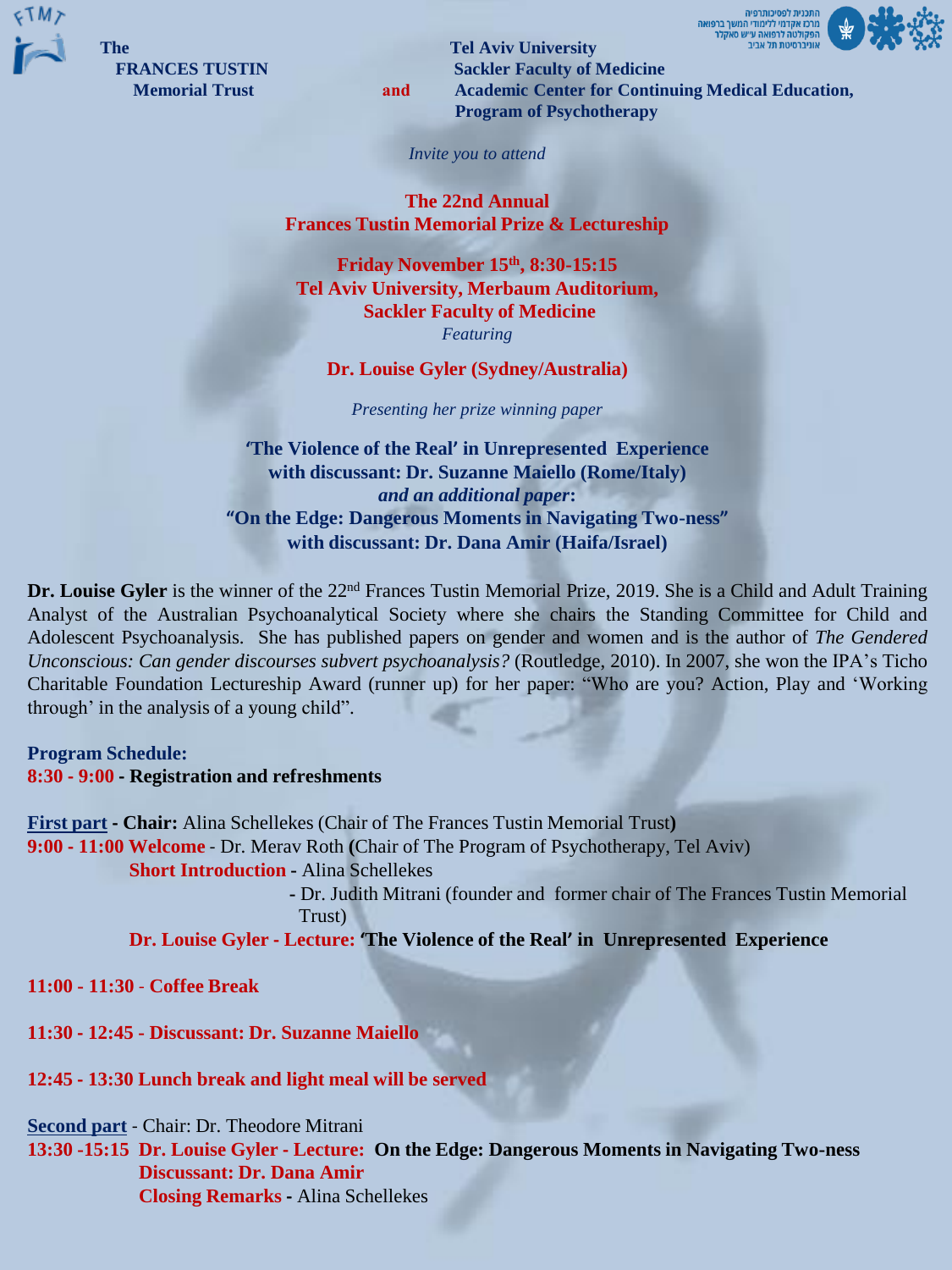## **Abstracts of lectures**:

In the title of her prize winning paper, **'***The Violence of the Real'* **in Unrepresented States**, Dr. Gyler borrows a phrase from Francis Bacon, used to explain his artistic intention to reinvent realism to make 'the violence of the real' or the 'brutality of the fact' visible as well as emotionally tangible. She uses this expression to emphasise both the sense of aliveness and the opposition to separateness that resides (mostly) in all of us. When the presence and absence of this emotional force cannot be represented for whatever reason, we are left with severe lacks and deficiencies in the capacities for verbalising, symbolising, employing projective identification and making emotional contact with another. This paper explores the clinical work with a patient who suffered these defects and existed in a silent autistic-like inner world. The patient remained mostly silent for many years of his long analysis and the silence stripped bare elements of the analytic encounter and concentrated the horror and violence of both the patient's and the analyst's inner reality and the analytic lived experience – and it is this lived experience that 'the violence of real' evokes. Dr. Gyler tracks the evolution of transformations in her patient's relationality through Tustin's thinking and Money Kyrle's model of conceptual development.

In her second paper, **On the Edge: Dangerous Moments in Navigating Two-ness,** Dr. Gyler relates to moments in the therapeutic encounter where the possibility of transformation turns on a knife-edge. In this clinical paper, she explores responses to the confrontation with otherness, separation and separateness. Tustin exquisitely opened a space for naming and reflecting on the precarious nature of transitioning between the psychic states of oneness and twoness. The transitions between these states for some patients are terrifying, leaving them exposed to falling into an internal state of collapse and catastrophe. Dr. Gyler considers through the case illustrations of a small child and an adult woman some destructive strategies that can be employed to avoid this experience; the small child with an abusive and traumatic history attempted to attack the analyst with scissors; and the adult woman who had a long history of serious psychopathology and self-mutilation reaching back into adolescence shifted from selfharm to threatening to harm the analyst. Dr. Gyler suggests that the analyst's relationship to her own emotional resonances played a significant role in determining the therapeutic action and the outcome of interpretive intervention. Additionally, she considers how the role of the unspoken elements in making an interpretation is crucial to the question of transformation and navigating 'the tantrum of two-ness'.

## **Faculty of the Lectureship Day:**

**Alina Schellekes** is the Chair of The Frances Tustin Memorial Trust. She is a senior clinical psychologist at Brill Mental Health Center (Ramat Chen), Tel Aviv and a training and supervising psychoanalyst of The Israel Psychoanalytic Society. She teaches and supervises at the Israel Psychoanalytic Institute; at The Psychotherapy Program, Sackler Faculty of Medicine, Tel Aviv University where she is the head of the Primitive Mental States advanced track of studies, which she initiated in 2007; at Halfaba - Psychoanalytically Oriented Psychotherapy Studies, Tel Aviv. In 2006 she received the Honorary Mention of the Phillys Meadow Award in New York for excellence in psychoanalytical writing. In November 2008 she received in Los Angeles the 12<sup>th</sup> Frances Tustin International Prize for her paper: "The Dread of Falling and Dissolving – further thoughts". Her main topics of interest, both in her publications and in her teaching, focus on the understanding of primitive mental states, void existence, unrepresented states of mind, hypochondria, psychosomatic states, day dreaming, the concept of double, therapeutic excess.

**Dr. Judith L. Mitrani** is a Member and Training and Supervising Analyst at The Psychoanalytic Center of California in Los Angeles and has recently been honored with Emeritus status. A Fellow of the International Psycho-Analytical Association, she has published numerous papers in the area of primitive mental states in both international and American peer-reviewed journals and many edited books, and her work has been translated in twelve languages. She is the author of the books *Framework for the Imaginary: Clinical Explorations in Primitive States of Being* (1996, second edition 2008) and *Ordinary People and Extra-Ordinary Protections: a Post-Kleinian Approach to the Treatment of Primitive Mental States* (2001), and *Psychoanalytic Technique and Theory: Taking the Transference* (2014). She is also co-editor -- with her analyst/husband Dr. Theodore Mitrani - of the books *Encounters with Autistic States: A Memorial Tribute to Frances Tustin* (1997) and *Frances Tustin Today* (2015). She is the founding Chair of the Frances Tustin Memorial Trust (1995-2018), and still supervises and lectures internationally on topics related to the treatment of autistic states in adults and psychoanalytic technique with the infantile transference. She now resides in Paris, France.

**Dr. Theodore Mitrani** is an Emeritus Training & Supervising Child, Adolescent and Adult Analyst at the Psychoanalytic Center of California, Los Angeles. Before his retirement, he was Chairman of the Infant, Child and Adolescent Psychoanalytic Training Program at PCC and Co-editor of the books *Encounters with Autistic States: A Memorial Tribute to Frances Tustin* and *Frances Tustin Today.* Dr. Mitrani still serves on the Board of Trustees of The Frances Tustin Memorial Trust and currently lives in Paris, France.